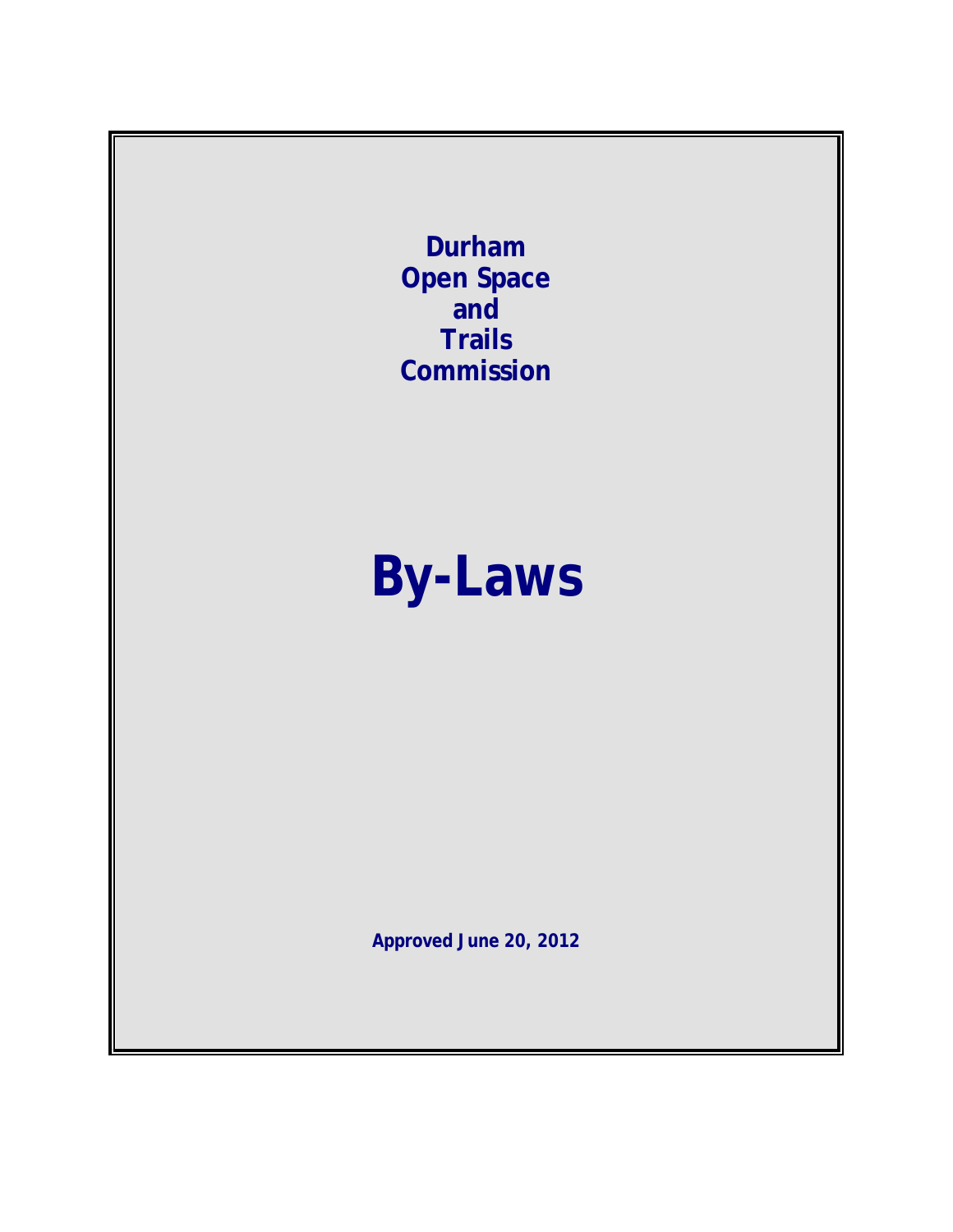# **Table of Contents**

| <b>Section 1:</b>                                    |                                               |  |
|------------------------------------------------------|-----------------------------------------------|--|
| 1.1<br>1.2                                           |                                               |  |
| <b>Section 2:</b>                                    | Responsibilities and Goals of the Commission1 |  |
| 2.1                                                  |                                               |  |
| <b>Section 3:</b>                                    |                                               |  |
| 3.1<br>3.2<br>3.3                                    |                                               |  |
| <b>Section 4:</b>                                    |                                               |  |
| 4.1<br>4.2<br>4.3<br>4.4                             |                                               |  |
|                                                      |                                               |  |
| Section 5:                                           |                                               |  |
| 5.1<br>5.2<br>5.3<br>5.4<br>5.5<br>5.6<br>5.7<br>5.8 |                                               |  |
| Section 6:                                           |                                               |  |
| 6.1<br>6.2<br>6.3<br>6.4<br><b>Section 7:</b>        |                                               |  |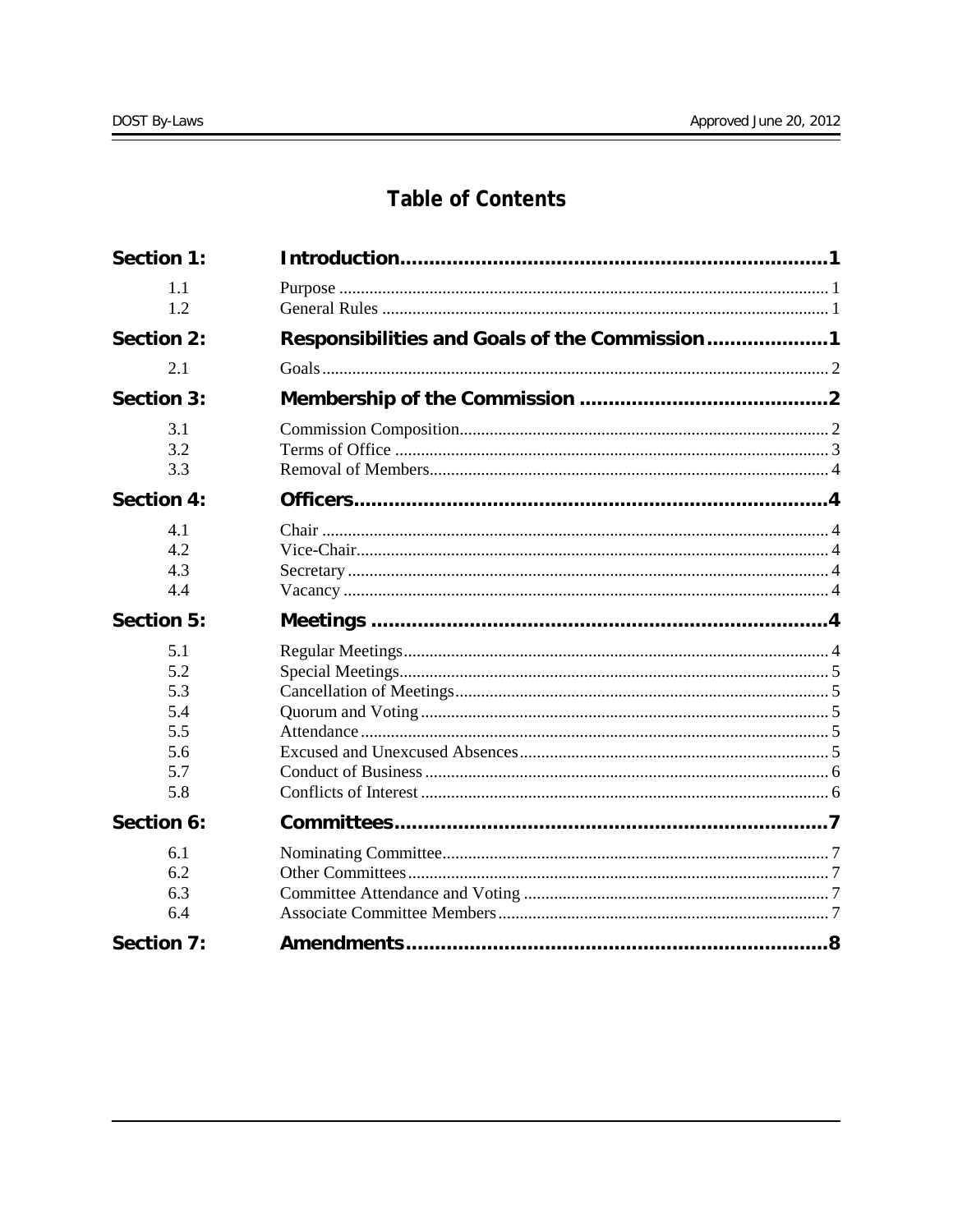# **Durham Open Space and Trails Commission**

# **By-Laws**

# <span id="page-2-0"></span>**Section 1: Introduction**

### <span id="page-2-1"></span>**1.1 Purpose**

To establish procedures for organizing the business of the Durham Open Space and Trails Commission, hereafter referred to as the Commission, in executing its duties and responsibilities.

#### <span id="page-2-2"></span>**1.2 General Rules**

The Commission's By-Laws shall be consistent with the Interlocal Agreement governing the Commission, and shall be approved by the Governing Bodies. For procedures not covered by these rules, the Commission shall follow the rules contained in the current edition of Robert's Rules of Order, Revised.

# <span id="page-2-3"></span>**Section 2: Responsibilities and Goals of the Commission**

The primary purpose of the Commission shall be to provide advice to the Council and Board on matters relating to open space preservation and trail development. In order to provide recreational and environmental benefits for the citizens of Durham County, the Commission shall promote the preservation of valuable open spaces, the preservation of natural vegetation and stream valleys within the urban and rural environment, and the development of trails and other appropriate recreational and transportation facilities for pedestrians and bicycles. The Commission shall promote the protection of the natural environment where appropriate to serve the public interest, with equal consideration for long-term care of the environment and the short-term pressures of growth. In doing so, the Commission shall foster the wise use of the County's natural resources and shall strive to involve all segments of the Durham community.

In achieving these purposes, the Commission shall have the following specific powers and duties related to open space preservation and trails development:

- 1. To formulate and recommend to the Governing Bodies plans, goals, objectives, policies, standards, programs and priorities.
- 2. To advise the Council and Board on public and private development decisions.
- 3. To formulate and recommend to the Governing Bodies proposals for acquisition and capital improvements.
- 4. To educate the citizens of Durham County about the City and County's programs.
- 5. To submit an annual report to the Council and Board about the activities of the Commission.
- 6. To encourage gifts, donations, bequests and easements and to raise funds for open space and trail purposes through the sale of items which increase public awareness about City and County programs.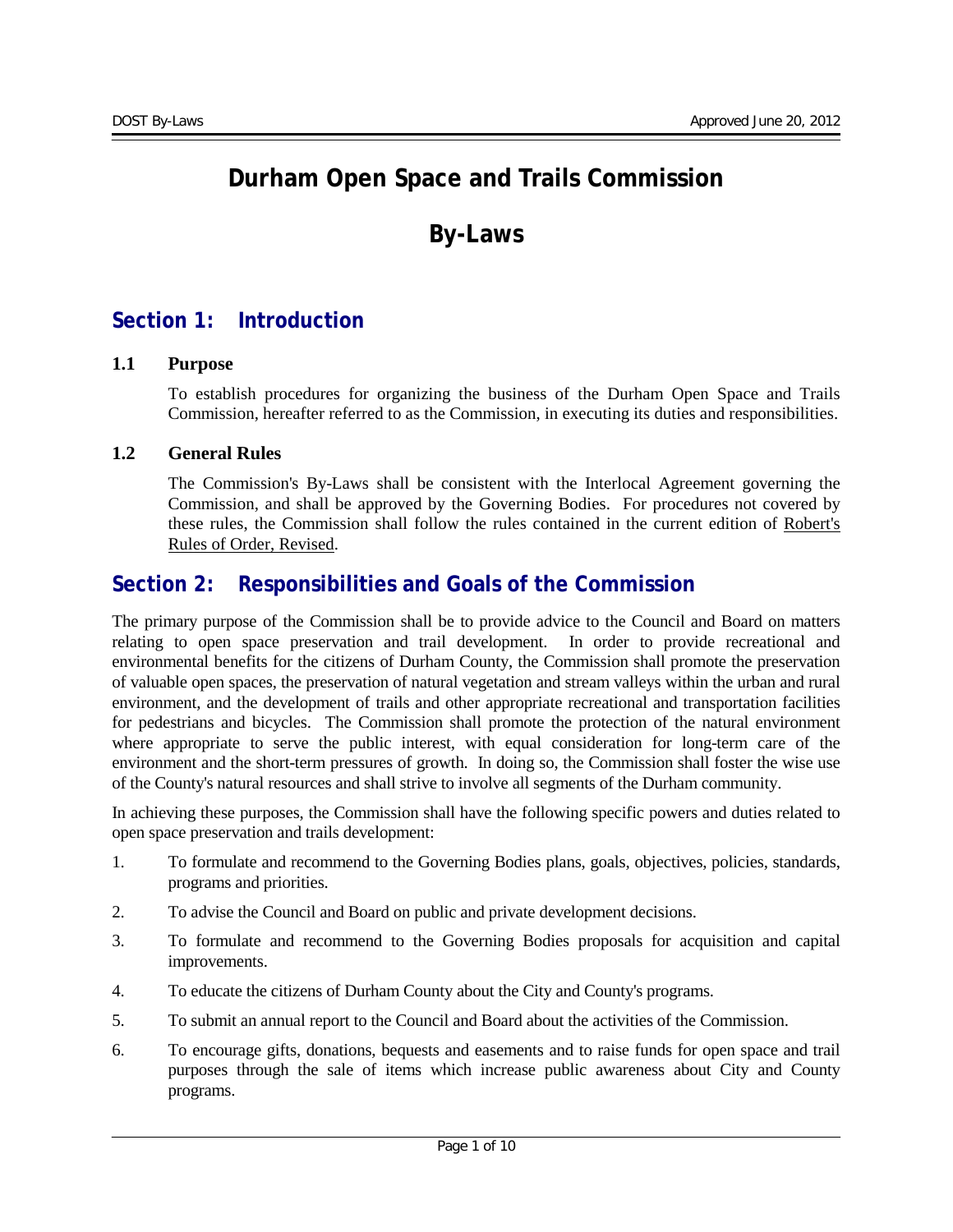- 7. To assist in the management of the County's Matching Grants Program.
- 8. To advise the City and County administrative staff.
- 9. To perform any other duties as the Council and/or Board may from time-to-time delegate to the Commission.

#### <span id="page-3-0"></span>**2.1 Goals**

The Goals of the Durham Open Space and Trails Commission are:

- 1. To plan for the preservation of environmentally significant sites such as scenic stream corridors, Durham County Inventory sites, wetlands, and other lands which represent Durham's natural heritage.
- 2. To support the provisioning of nature, pedestrian, bicycle, and rail trails, in Durham City and County for recreation and transportation linkages to public and private community facilities. In making these linkages, priority should be given to intensive use areas, public and private.
- 3. To support provision of active recreation areas.
- 4. To educate and involve Durham's citizens on the importance of preserving open space lands within the City and County, and of the need to provide open space as an integral part of the infrastructure that accompanies the development of land.
- 5. To assist in the creation, preservation and long term protection of existing areas in Durham County that are presently used for passive or active recreation.

# <span id="page-3-1"></span>**Section 3: Membership of the Commission**

#### <span id="page-3-2"></span>**3.1 Commission Composition**

The Commission shall be composed of a minimum of sixteen (16) voting members, and a maximum of thirty (30) voting members, the exact number to be determined by the Commission. All members must reside in Durham County; moving out of Durham County shall be cause for removal of the member. Moving out of the ward or township that a member represents shall be cause for removal of the member, although the member may become one of the Commission's appointments. The Commission membership shall be based upon the following:

- 1. Eight (8) members shall be appointed by the Board, representing:
	- (1) Oak Grove/Carr Township
	- (1) Lebanon Township
	- (1) Triangle Township
	- (1) Mangum Township
	- (4) At Large (May Be City Residents)

However, in the event that after reasonable advertisement, no qualified candidates for a township appointment come forward, then the Board shall not be bound by the township representation requirement and may instead appoint an additional at-large member.

2. Eight (8) members shall be appointed by the Council from within the Durham City limits, and representative of: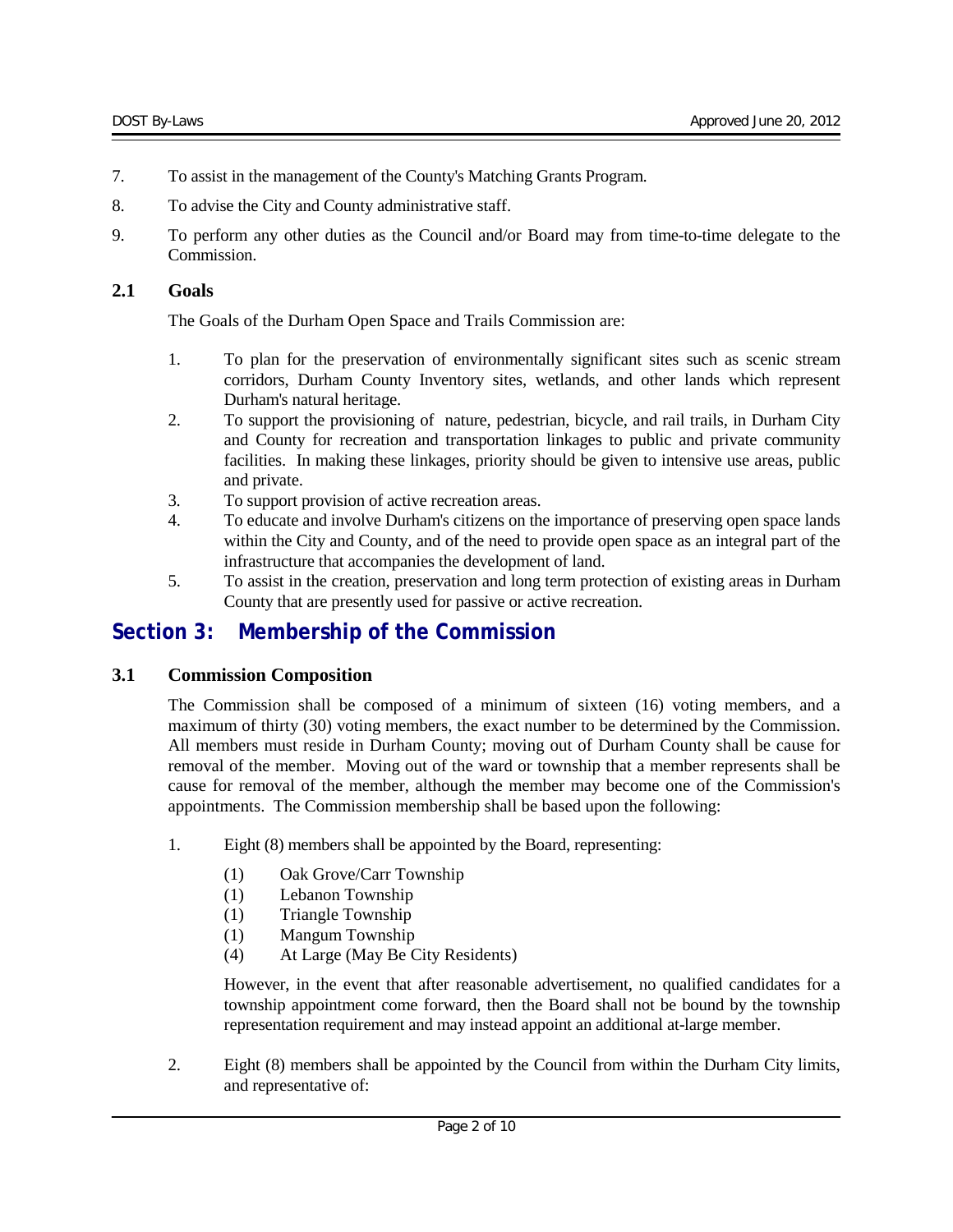- (1) Ward 1
- (1) Ward 2
- (1) Ward 3
- (5) At Large

However, in the event that after reasonable advertisement, no qualified candidates for a ward appointment come forward, then the Council shall not be bound by the ward representation requirement and may instead appoint an additional at-large member.

- 3) One (1) member shall be appointed from each of the following elected or appointed boards:
	- a. The Durham Board of County Commissioners, appointed by the Chairman;
	- b. The Durham City Council, appointed by the Mayor;
	- c. The Durham Planning Commission, appointed by the Chairman; and
	- d. The City of Durham Parks and Recreation Advisory Committee, appointed by the Chairman.
- 4) Up to ten (10) members may be appointed by the Commission. These members may represent a special interest, or professional focus which the Commission feels would be helpful in fulfilling its duties and responsibilities.

Commission appointments shall be approved with a majority vote of the Commission, and shall serve three year terms. Members may be nominated from the floor, or by a Nominations Committee. Prospective members shall fill out an application for the Commission appointments as provided by the staff. Members appointed by the DOST shall be subject to all Commission rules and By-Laws in the same manner as appointed Commission members.

- 5) Persons serving in the following positions shall serve as ex-officio members of the Commission:
	- a. The Director of City Parks and Recreation Department, or his or her designee;
	- b. The Director of the City-County Planning Department, or his or her designee; and
	- c. The County Matching Grants Program Administrator.
	- d. The Durham County Open Space and Real Estate Administrator.

The ex-officio members shall not have the power to vote on decisions by the Commission.

#### <span id="page-4-0"></span>**3.2 Terms of Office**

The regular term of office for Commission members shall be three (3) consecutive years. A member may be reappointed for a second term. After two consecutive regular terms, a member shall be ineligible for reappointment until one calendar year has elapsed from the date of termination of his or her second term. A term shall continue until a successor is appointed by the appropriate governing body.

Members that are appointed as representatives from other boards or commissions will have appointments that coincide with their terms of office on their respective boards.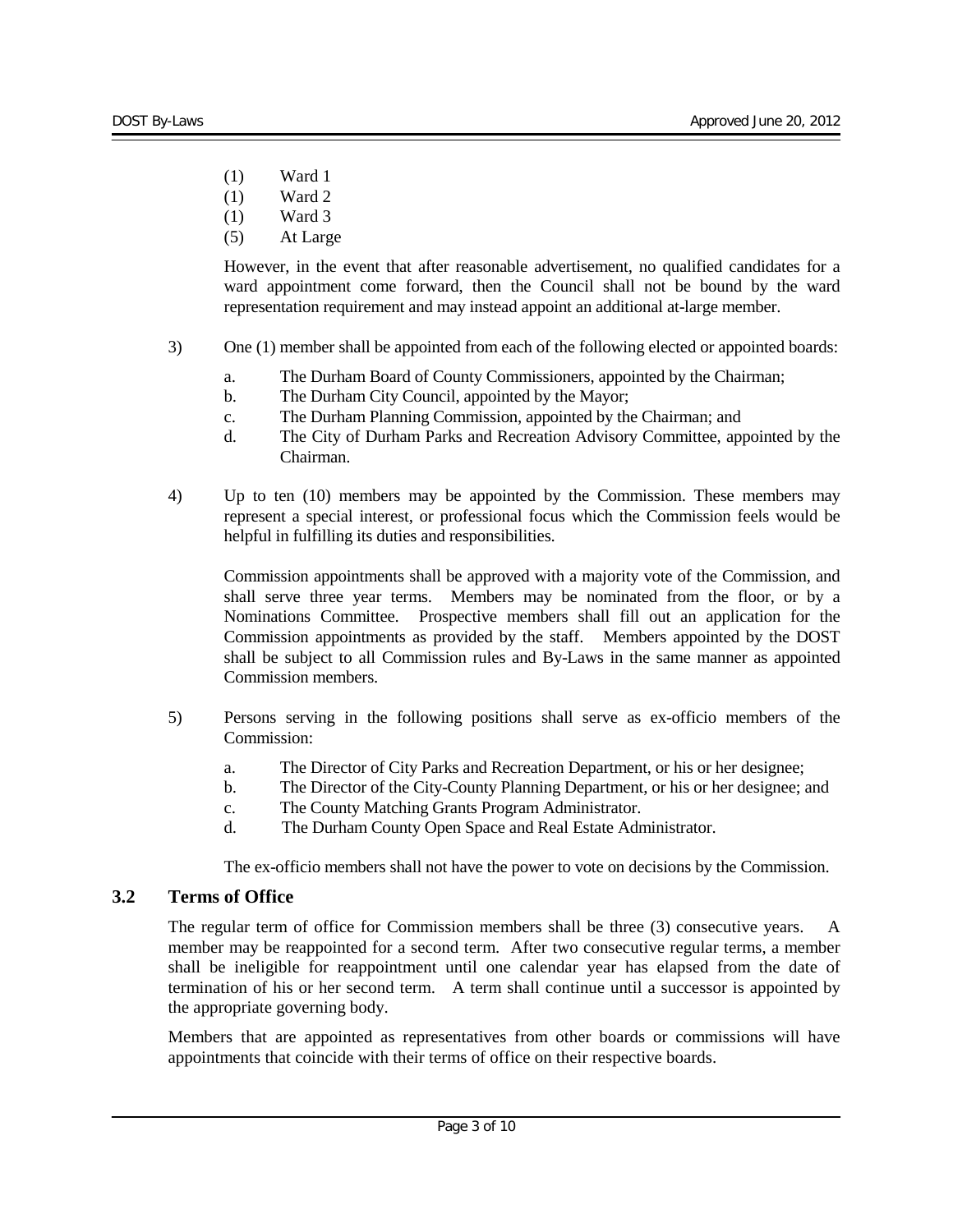#### <span id="page-5-0"></span>**3.3 Removal of Members**

A member of the Commission may be removed by the body that appointed that member for any of the following reasons:

- a. Violation of the attendance, ethics or conflict of interest provisions of the Interlocal Agreement.
- b. Moving out of Durham County or out of the ward or township that a member represents.
- c. Non-payment of taxes.
- d. Any reason deemed sufficient by the body or official that appointed the member.

# <span id="page-5-1"></span>**Section 4: Officers**

Each year the Commission shall elect its own officers at the regularly scheduled July meeting. The Commission shall elect a Chair, a Vice-Chair and a Secretary. No member may serve as Chair for more than two (2) consecutive one (1) year terms. Officers shall serve one (1) year terms commencing on August 1 following their election.

### <span id="page-5-2"></span>**4.1 Chair**

The Commission Chair shall preside at all meetings and shall sign all documents relative to action taken by the Commission.

## <span id="page-5-3"></span>**4.2 Vice-Chair**

In the absence of the Chair, the Vice-Chair shall exercise the powers and perform the duties of the Chair. The Vice-Chair shall succeed the Chair in the event of a vacancy in that office.

#### <span id="page-5-4"></span>**4.3 Secretary**

The Secretary shall be responsible for recording minutes of all meetings of the Commission. The Secretary may act as recorder or gain consent of another member to so act. The Secretary shall keep the By-laws and other Commission records in order.

## <span id="page-5-5"></span>**4.4 Vacancy**

If the appointment of the Vice Chair or Secretary should be terminated, a replacement shall be elected from the membership at the next regularly scheduled meeting following the announcement of termination.

# <span id="page-5-6"></span>**Section 5: Meetings**

## <span id="page-5-7"></span>**5.1 Regular Meetings**

The Commission shall establish a regular monthly meeting time. All meetings shall be subject to the applicable provisions of the North Carolina Open Meetings Law, NCGS Chapter 143, Article 33C. The Commission shall keep permanent minutes of its meeting. The minutes shall include the attendance of its members and its resolutions, findings, recommendations and other actions. Meetings may be held anywhere in or outside of Durham County as circumstances reasonably require. Notice of such meetings shall be given as required by law.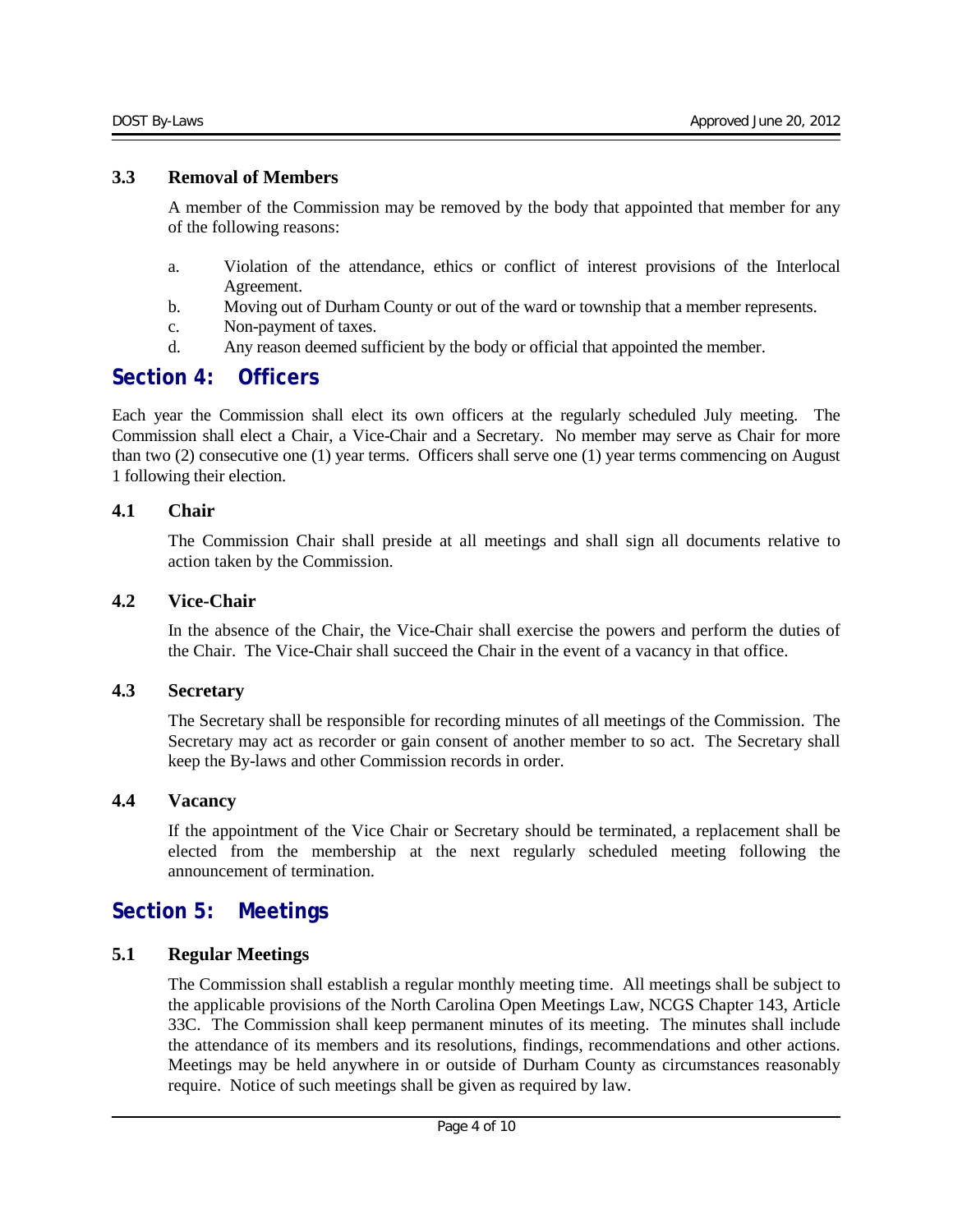### <span id="page-6-0"></span>**5.2 Special Meetings**

The Chair may call a special meeting of the Commission at any time by giving oral or written notice to all members in advance in compliance with North Carolina Open Meetings Law. Special meetings shall also be scheduled upon request of at least five (5) members of the Commission.

## <span id="page-6-1"></span>**5.3 Cancellation of Meetings**

Whenever there is no business to come before the Commission or one of its Committees, the Chair or Committee Chair may dispense with a regular meeting by giving notice to all members not less than twenty-four (24) hours prior to the time set for the meeting.

### <span id="page-6-2"></span>**5.4 Quorum and Voting**

A quorum is necessary for the transaction of business at any meeting of the full Commission. A quorum shall be considered a majority of the voting members of the Commission. All actions shall be decided by a majority vote of the voting members in attendance, a quorum being present. If a quorum is present and the early departure of a member results in the lack of a quorum, the member should notify the Chair of the need to depart early before the meeting starts.

### <span id="page-6-3"></span>**5.5 Attendance**

It is expected that members appointed to the Commission will regularly attend its meetings. Members may forfeit the remainder of their terms and may be replaced under the following conditions:

- 1. Any member who has three (2) unexcused absences of regular Commission meetings within a one-year period of time.
- 2. A member who has missed 40% of regular commission meetings within a one year period of time counting both excused and unexcused

When the Commission finds that a member has become disqualified for membership because of his or her attendance record, residence address or has violated the ethics or conflict of interest standard, the Chair of the Commission shall notify the governing body that appointed the member so that a new member may be appointed for the remainder of the unexpired term.

### <span id="page-6-4"></span>**5.6 Excused and Unexcused Absences**

A member who will be unable to attend a regular meeting of the Commission must contact the Chair or the planning staff at least twenty-four (24) hours before the scheduled meeting and indicate the general reason for being absent. Earlier notification is encouraged. The Commission will be notified of the absence and reason at the beginning of the meeting. Members who give less than 24 hours notice will be considered unexcused, with the exception of emergencies or sudden illnesses. (Twenty-four hour notification is important to allow the staff/Chair of the Commission to know whether a quorum will be present in sufficient time to cancel the meeting if necessary.)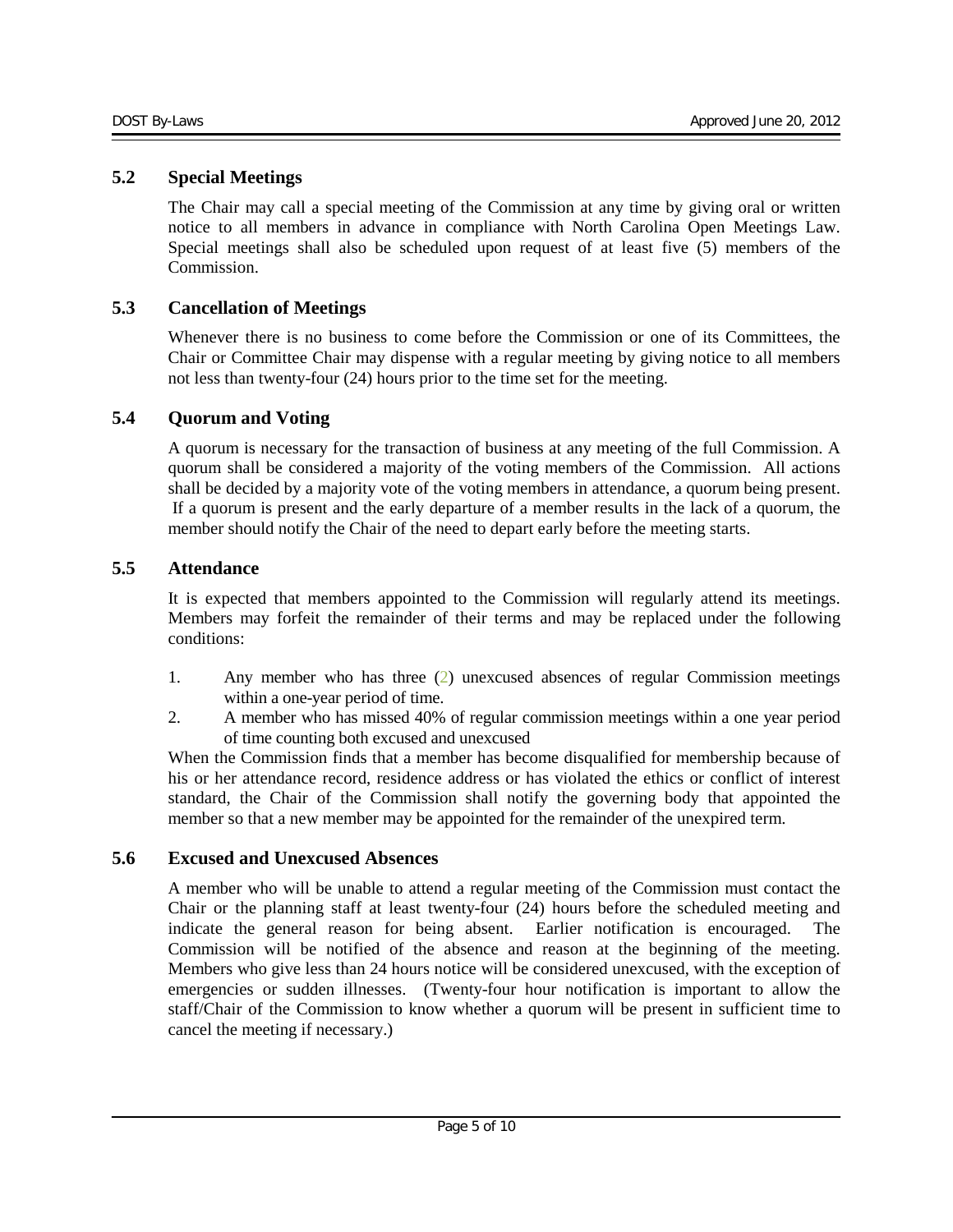#### <span id="page-7-0"></span>**5.7 Conduct of Business**

All members of the Commission are subject to the Durham County Ethics Policy, and to the Statement of Principles for the City of Durham. Attached copies are hereby made a part of these by-laws.

## <span id="page-7-1"></span>**5.8 Conflicts of Interest**

Commission members hold their positions for the benefit of the public. Conflicts of interest can arise in situations in which a Commission Member's duty to act in the public interest conflicts with a potential desire to advance his or her own interest. Several types of conflict of interest can affect impartiality. They include financial conflicts, conflicts by associations with those affected by a decision, and personal bias. As a general rule, Commission members shall refrain from taking part in actions that might reasonably call into question the impartiality and fairness of those decisions. The intent is to limit advocacy, pressure, or undue influence where a conflict exists, not to prevent persons from providing useful information.

In order to avoid potential conflicts of interest, Commission members shall declare at the beginning of a discussion, any potential conflict of interest as defined below.

### **A. Financial Conflicts**

No Commission member shall take part in any discussion, consideration, determination or vote, other than to provide information, concerning a property in which the Commission member or a close relative (spouse, sibling, child or parent):

- 1. Is the applicant before the Commission;
- 2. Owns property within 600 feet of the subject property; or
- 3. Has a financial interest in the subject property or improvements to be undertaken thereon.

#### **B. Conflicts by Association**

Whether reviewing, commenting or awarding funding, public perception of fairness of the Commission's decisions is important. Citizen confidence in these decisions may be affected not only in situations of actual conflict, but also in situations that have the appearance of impropriety. Therefore, no Commission member shall take part in any discussion, consideration, determination or vote, other than to provide information, concerning issues in which a personal or business associate or employer of the Commission member:

- 1. Is the applicant before the Commission;
- 2. Owns property within 600 feet of the subject property; or
- 3. Has a financial interest in the subject property or improvements to be undertaken thereon.

In situations that involve a non-profit or private organization for which a Commission member is an officer or board member, he or she shall be required to publicly disclose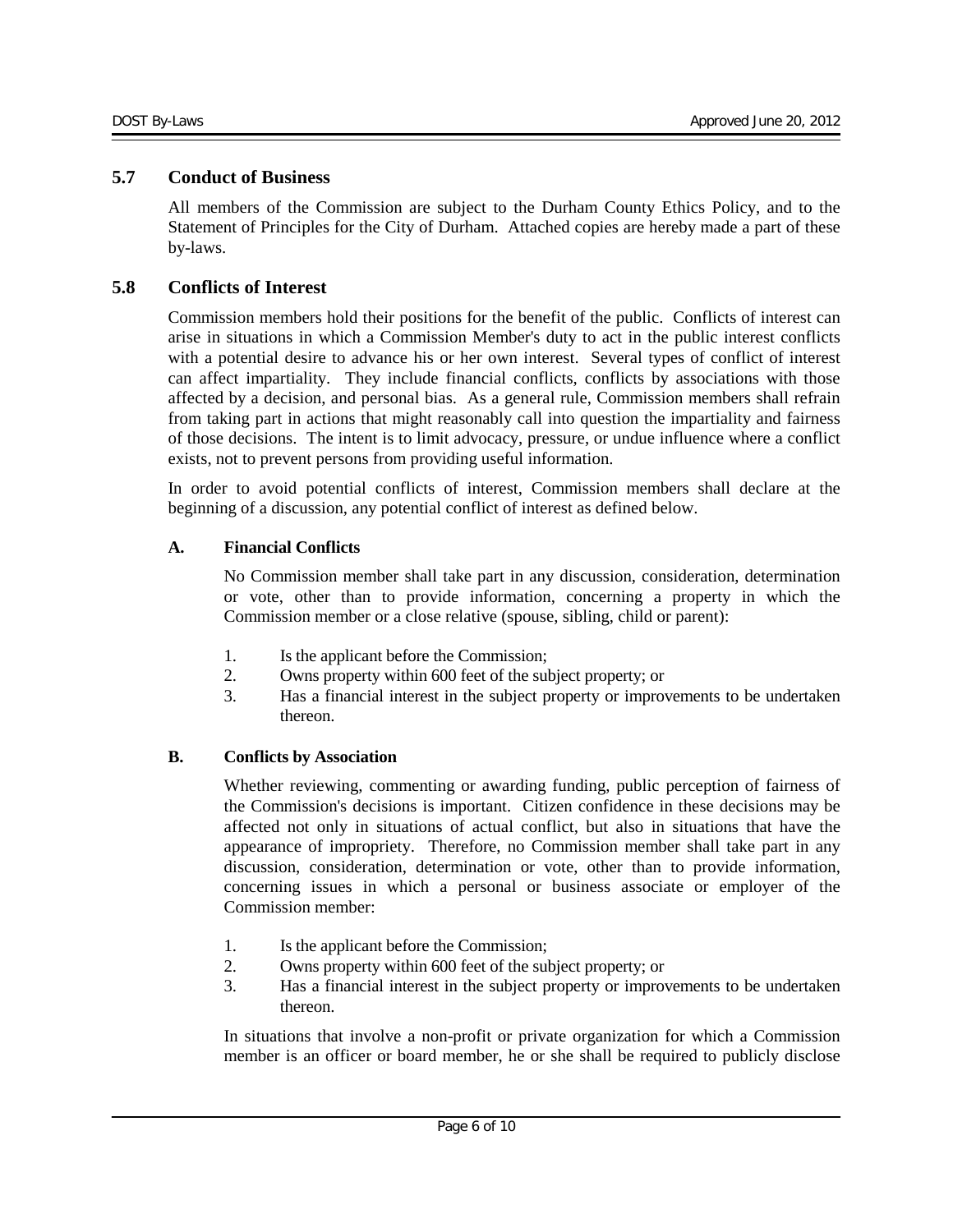that association and shall not take part in any discussion, consideration, determination or vote concerning said situation, other than to provide information.

Violation of this ethics and conflict of interest provision shall be cause for removal of a Commission member.

# <span id="page-8-0"></span>**Section 6: Committees**

#### <span id="page-8-1"></span>**6.1 Nominating Committee**

The Chair shall appoint a Nominating Committee of Commission members prior to the year-end meeting to prepare a slate of officers to serve the Commission for the following year. The Chair may also appoint a Nominating Committee on an as-needed basis to review and make recommendations regarding DOST Commission appointments.

### <span id="page-8-2"></span>**6.2 Other Committees**

The Commission may create such Standing or Ad-Hoc committees as it may deem necessary to promote the objectives and carry on the work of the Commission. Commission members with the exception of City Council and Board of County Commission representatives are required to serve on at least one Committee so that he/she becomes more knowledgeable about the work of the Commission. There is no cap on the number of members on each committee; Commission members can attend any Committee meeting in which they have an interest whether or not the member is actually on the Committee. Each Committee shall have at least two members from the Commission, and may include additional citizens as Associate Committee Members. The Chair and Vice-Chair of a Committee shall be Commission members. Committee chairs, Vice-chairs, members and associate members shall be appointed by the Chair of the Commission at opportune Commission meetings.

## <span id="page-8-3"></span>**6.3 Committee Attendance and Voting**

Committee attendance is strongly encouraged and records of attendance will be kept. Committee members who will be unable to attend a Committee meeting should notify the Chair or staff of that Committee as soon as possible. The Committee Chair will be responsible for summary notes and attendance records. The major work projects will be done at Committee level and conflicting ideas should be resolved so that a clear recommendation can be made to the Commission.

A Committee quorum for votes and bringing forth recommendations to the full Commission shall consist of a majority of Committee members in attendance, including Associate Committee Members.

## <span id="page-8-4"></span>**6.4 Associate Committee Members**

The Commission recognizes the valuable input and expertise that additional volunteers can bring to the mission and work of the Commission. To encourage greater involvement, additional citizens may serve on Committees of the Commission as Associate Committee Members. The Committee Chair shall bring forth nominations of interested citizens for approval by the